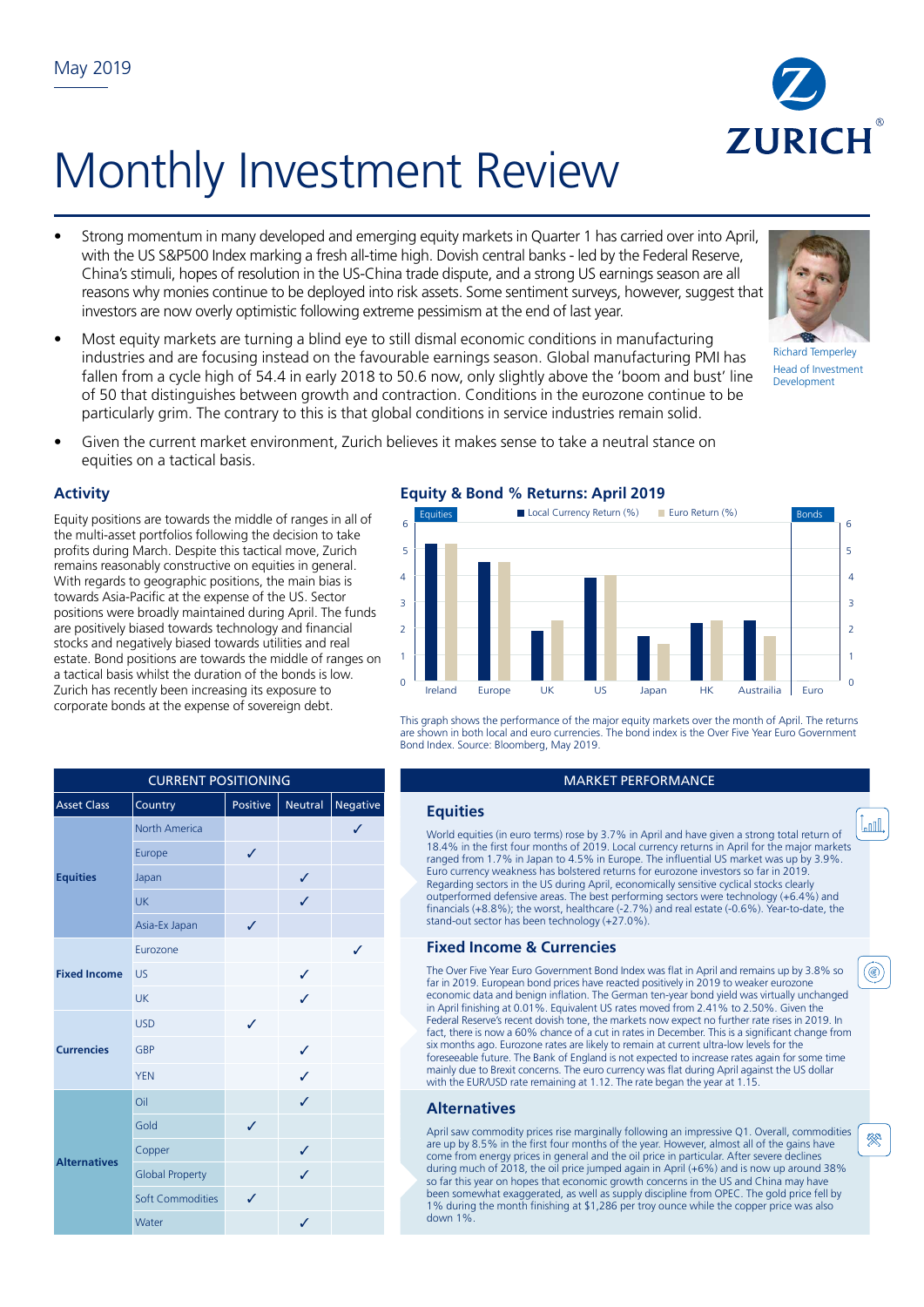| Zurich Life Annualised Performance            |                 | Annualised |            |                         |                    |                    |                    |                             |
|-----------------------------------------------|-----------------|------------|------------|-------------------------|--------------------|--------------------|--------------------|-----------------------------|
| to May 2019                                   | Year to<br>Date | -1<br>Year | 3<br>Years | 5 <sub>1</sub><br>Years | 10<br>Years        | 15<br>Years        | 20<br>Years        | <b>Fund Size</b><br>(Euros) |
| Prisma Multi-Asset Funds                      |                 |            |            |                         |                    |                    |                    |                             |
| Prisma <sup>2</sup>                           | 1.9%            | 0.7%       | 0.8%       | 1.2%                    | <b>Not Started</b> | <b>Not Started</b> | Not Started        | 214,775,631                 |
| Prisma <sup>3</sup>                           | 4.9%            | 2.6%       | 2.9%       | 3.3%                    | <b>Not Started</b> | <b>Not Started</b> | Not Started        | 976,923,821                 |
| Prisma 4                                      | 10.5%           | 5.8%       | 6.8%       | 7.1%                    | <b>Not Started</b> | <b>Not Started</b> | Not Started        | 1,192,725,679               |
| Prisma <sup>5</sup>                           | 16.0%           | 9.4%       | 9.9%       | 9.6%                    | <b>Not Started</b> | <b>Not Started</b> | Not Started        | 555,405,151                 |
| Prisma <sup>6</sup>                           | 17.3%           | 11.5%      | 11.4%      | 8.3%                    | <b>Not Started</b> | <b>Not Started</b> | Not Started        | 51,095,333                  |
| <b>Managed Funds</b>                          |                 |            |            |                         |                    |                    |                    |                             |
| Cautiously Managed                            | 7.2%            | 4.6%       | 4.9%       | 6.5%                    | 7.6%               | <b>Not Started</b> | <b>Not Started</b> | 451,775,620                 |
| <b>Sector Average</b>                         | 6.0%            | 2.3%       | 3.0%       | 3.6%                    | 4.7%               | 3.5%               | 3.2%               |                             |
| <b>Balanced</b>                               | 11.8%           | 8.3%       | 8.0%       | 8.7%                    | 10.1%              | 7.3%               | 5.3%               | 1,770,110,598               |
| <b>Sector Average</b>                         | 9.9%            | 4.8%       | 5.0%       | 6.1%                    | 8.2%               | 4.8%               | 3.5%               |                             |
| Performance                                   | 14.9%           | 10.6%      | 10.0%      | 9.8%                    | 11.0%              | 7.7%               | 5.4%               | 1,418,042,938               |
| Dynamic                                       | 16.8%           | 11.8%      | 11.0%      | 10.6%                   | 11.7%              | 8.1%               | 5.4%               | 1,599,325,068               |
| <b>FinEx Sector Average</b>                   | 12.2%           | 5.6%       | 6.4%       | 7.2%                    | 8.9%               | 5.1%               | 4.0%               |                             |
| <b>Protected Funds</b>                        |                 |            |            |                         |                    |                    |                    |                             |
| Protected 70                                  | 11.5%           | 6.4%       | 5.3%       | 5.3%                    | <b>Not Started</b> | <b>Not Started</b> | <b>Not Started</b> | 20,554,261                  |
| Protected 80                                  | 6.9%            | 2.9%       | 2.3%       | 2.9%                    | <b>Not Started</b> | <b>Not Started</b> | Not Started        | 33,804,004                  |
| Cash                                          |                 |            |            |                         |                    |                    |                    |                             |
| Secure                                        | 0.0%            | 0.0%       | 0.0%       | 0.0%                    | 0.2%               | 1.0%               | 1.6%               | 203, 323, 739               |
| Cash Fund                                     | $-0.3%$         | $-0.9%$    | $-0.8%$    | $-0.7%$                 | $-0.4%$            | <b>Not Started</b> | <b>Not Started</b> | 746,391,210                 |
| <b>FinEx Sector Average</b>                   | $-0.2%$         | $-0.6%$    | $-0.4%$    | $-0.1%$                 | 0.2%               | 0.9%               | 1.4%               |                             |
| <b>Bond</b>                                   |                 |            |            |                         |                    |                    |                    |                             |
| Global Corporate Bond (JP Morgan)             | 4.5%            | 2.1%       | 0.8%       | 1.7%                    | <b>Not Started</b> | <b>Not Started</b> | <b>Not Started</b> | 9,881,273                   |
| Global Government Bond (JP Morgan)            | 1.20%           | 1.20%      | $-0.30%$   | 1.60%                   | <b>Not Started</b> | <b>Not Started</b> | Not Started        | 1,027,522                   |
| Indexed Eurozone Government Bond (BlackRock)* | 2.30%           | 2.20%      | 1.00%      | 2.80%                   | <b>Not Started</b> | <b>Not Started</b> | <b>Not Started</b> | 6,753,970                   |
| <b>Active Fixed Income</b>                    | 1.80%           | 1.10%      | 0.80%      | 3.60%                   | 5.10%              | 5.20%              | 5.40%              | 180,557,280                 |
| Inflation-Linked Bond                         | 1.60%           | $-1.50%$   | 0.80%      | 1.10%                   | Not Started        | <b>Not Started</b> | <b>Not Started</b> | 6,549,213                   |
| Long Bond                                     | 3.7%            | 3.3%       | 1.6%       | 5.5%                    | 6.4%               | 6.1%               | <b>Not Started</b> | 58,661,941                  |
| <b>FinEx Sector Average</b>                   | 3.8%            | 2.5%       | 1.6%       | 3.1%                    | 4.3%               | 3.9%               | 4.0%               |                             |
| Absolute Return/Diversified Assets Funds      |                 |            |            |                         |                    |                    |                    |                             |
| Global Targeted Returns Fund (Invesco)        | 1.9%            | $-2.7%$    | $-0.8%$    | <b>Not Started</b>      | <b>Not Started</b> | <b>Not Started</b> | Not Started        | 67,263,853                  |
| Dynamic Diversified Growth (BlackRock)        | 6.5%            | 2.4%       | 2.5%       | 1.4%                    | <b>Not Started</b> | <b>Not Started</b> | <b>Not Started</b> | 13,627,967                  |
| <b>Active Asset Allocation</b>                | 11.6%           | 6.5%       | 7.1%       | 7.2%                    | <b>Not Started</b> | <b>Not Started</b> | <b>Not Started</b> | 421,430,419                 |
| <b>Commodity Funds</b>                        |                 |            |            |                         |                    |                    |                    |                             |
| Gold                                          | 2.0%            | 4.7%       | $-0.2%$    | 3.5%                    | <b>Not Started</b> | <b>Not Started</b> | <b>Not Started</b> | 95,877,201                  |
| Indexed Global Energy and Metals              | 9.9%            | 4.1%       | 5.0%       | $-3.6%$                 | 0.6%               | <b>Not Started</b> | Not Started        | 13,422,793                  |
| Equity Funds (Global)                         |                 |            |            |                         |                    |                    |                    |                             |
| 5 Star 5                                      | 18.5%           | 10.4%      | 12.1%      | 11.6%                   | 10.8%              | 7.6%               | Not Started        | 213,871,039                 |
| <b>International Equity</b>                   | 17.8%           | 12.0%      | 11.8%      | 11.6%                   | 12.7%              | 8.5%               | 6.2%               | 1,645,704,620               |
| Global Select (Threadneedle)                  | 25.1%           | 15.5%      | 14.5%      | 13.9%                   | 13.8%              | 9.4%               | <b>Not Started</b> | 8,118,626                   |
| Indexed Global Equity (BlackRock)*            | 19.5%           | 13.3%      | 12.5%      | 11.5%                   | <b>Not Started</b> | <b>Not Started</b> | <b>Not Started</b> | 111,696,986                 |
| <b>FinEx Sector Average</b>                   | 16.9%           | 9.2%       | 8.8%       | 9.3%                    | 11.4%              | 6.4%               | 3.9%               |                             |
| Equity Funds (European)                       |                 |            |            |                         |                    |                    |                    |                             |
| 5 Star 5 Europe                               | 16.9%           | 3.2%       | 9.3%       | 9.6%                    | 12.1%              | 9.8%               | <b>Not Started</b> | 107, 157, 001               |
| European Select (Threadneedle)                | 19.9%           | 8.9%       | 8.2%       | 8.4%                    | 13.7%              | 9.2%               | <b>Not Started</b> | 10,356,732                  |
| <b>FinEx Sector Average</b>                   | 18.0%           | 1.4%       | 6.2%       | 6.2%                    | 10.0%              | 6.6%               | 5.2%               |                             |
| Equity Funds (Euro)                           |                 |            |            |                         |                    |                    |                    |                             |
| <b>Eurozone Equity</b>                        | 17.4%           | 0.9%       | 9.6%       | 6.8%                    | 10.6%              | 8.6%               | <b>Not Started</b> | 84,750,911                  |
| Indexed Eurozone Equity (BlackRock)*          | 18.9%           | 0.3%       | 9.8%       | 6.1%                    | <b>Not Started</b> | <b>Not Started</b> | <b>Not Started</b> | 8,398,859                   |
| <b>Sector Average</b>                         | 16.9%           | $-0.1%$    | 6.2%       | 5.5%                    | 8.8%               | 5.2%               | 3.5%               |                             |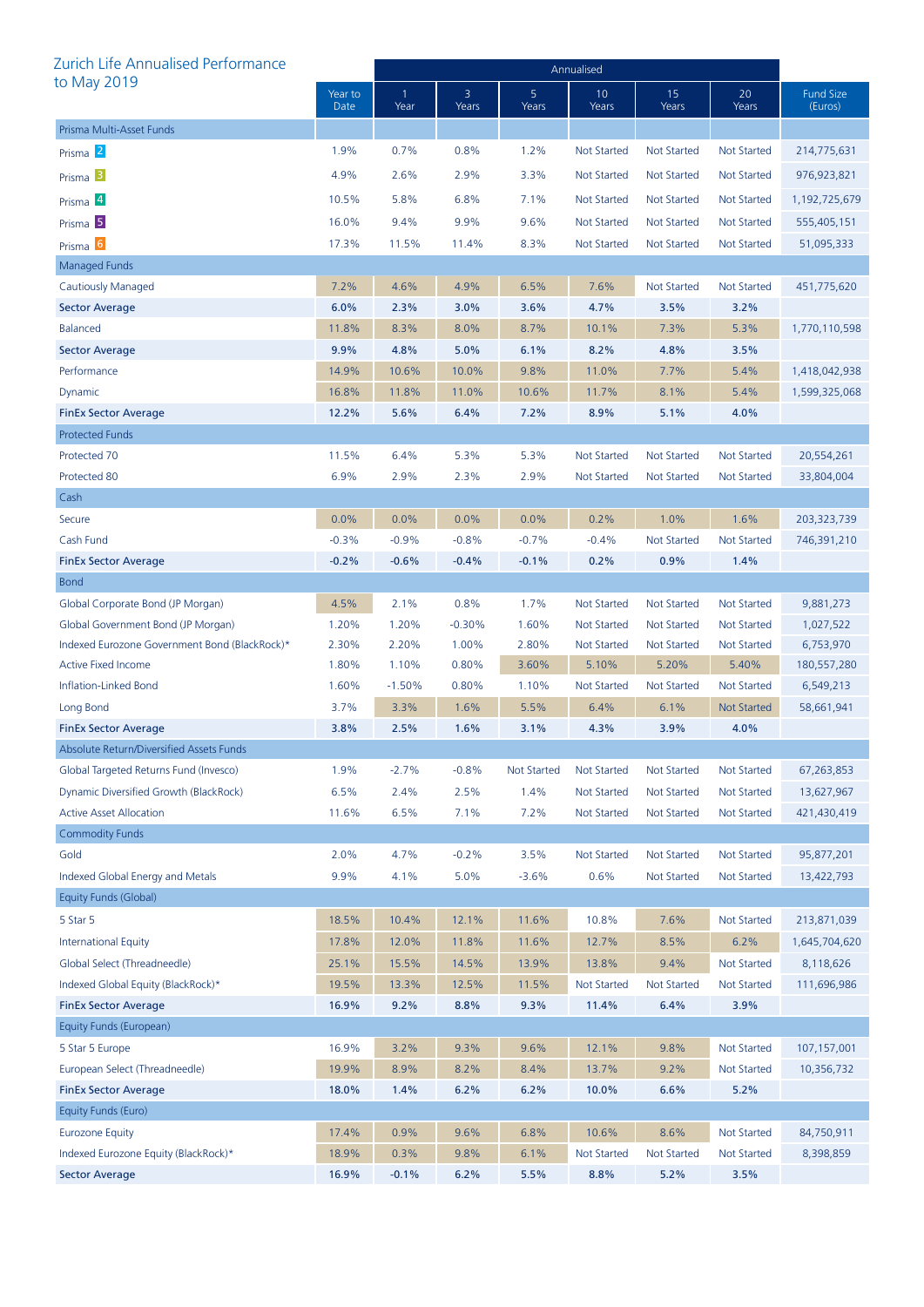|                                                                  |                 | Annualised |                    |                         |                    |                    |                    |                             |
|------------------------------------------------------------------|-----------------|------------|--------------------|-------------------------|--------------------|--------------------|--------------------|-----------------------------|
|                                                                  | Year to<br>Date | -1<br>Year | 3<br>Years         | 5 <sup>1</sup><br>Years | 10<br>Years        | 15<br>Years        | 20<br>Years        | <b>Fund Size</b><br>(Euros) |
| Equity Funds (Irish)                                             |                 |            |                    |                         |                    |                    |                    |                             |
| <b>Irish Equity</b>                                              | 19.0%           | $-2.5%$    | 3.7%               | 8.6%                    | 12.5%              | <b>Not Started</b> | <b>Not Started</b> | 15,983,762                  |
| <b>FinEx Sector Average</b>                                      | 19.7%           | $-3.8%$    | 0.7%               | 6.1%                    | 10.3%              | 2.8%               | 2.4%               |                             |
| Equity Fund (American)                                           |                 |            |                    |                         |                    |                    |                    |                             |
| 5 Star 5 Americas                                                | 20.0%           | 22.6%      | 16.1%              | 15.1%                   | 14.0%              | 10.2%              | <b>Not Started</b> | 69,838,121                  |
| American Select (Threadneedle)                                   | 24.5%           | 22.0%      | 17.0%              | 15.9%                   | 16.2%              | 10.1%              | <b>Not Started</b> | 13,121,730                  |
| <b>FinEx Sector Average</b>                                      | 20.6%           | 17.8%      | 12.9%              | 13.8%                   | 15.3%              | 8.2%               | 4.6%               |                             |
| Equity Funds (Far East Asia)                                     |                 |            |                    |                         |                    |                    |                    |                             |
| 5 Star 5 Asia Pacific                                            | 15.2%           | 0.8%       | 12.9%              | 9.8%                    | 8.5%               | 8.2%               | Not Started        | 79,073,619                  |
| <b>Asia Pacific Equity</b>                                       | 15.5%           | 3.9%       | 13.9%              | 9.4%                    | <b>Not Started</b> | <b>Not Started</b> | <b>Not Started</b> | 10,786,637                  |
| <b>FinEx Sector Average</b>                                      | 15.0%           | 4.3%       | 10.7%              | 7.5%                    | 9.8%               | 7.5%               | 6.2%               |                             |
| Equity Funds (High Yield)                                        |                 |            |                    |                         |                    |                    |                    |                             |
| Dividend Growth                                                  | 17.5%           | 6.6%       | 8.5%               | 9.4%                    | 12.8%              | <b>Not Started</b> | <b>Not Started</b> | 220,490,551                 |
| <b>FinEx Sector Average</b>                                      | 16.9%           | 9.2%       | 8.8%               | 9.3%                    | 11.4%              | 6.4%               | 3.9%               |                             |
| Equity Funds (Emerging Market)                                   |                 |            |                    |                         |                    |                    |                    |                             |
| Emerging Markets Opportunities (JP Morgan)                       | 17.0%           | 6.7%       | 17.9%              | 9.9%                    | <b>Not Started</b> | <b>Not Started</b> | Not Started        | 7,329,737                   |
| <b>FinEx Sector Average</b>                                      | 14.2%           | 2.1%       | 10.2%              | 7.7%                    | 7.4%               | 8.7%               | <b>Not Started</b> |                             |
| Equity Funds (Specialist)                                        |                 |            |                    |                         |                    |                    |                    |                             |
| Indexed Top Tech 100                                             | 25.6%           | 27.1%      | 22.7%              | 22.3%                   | 21.2%              | 12.8%              | <b>Not Started</b> | 66,650,086                  |
| <b>FinEx Sector Average</b>                                      | 12.8%           | 8.3%       | 6.0%               | 4.5%                    | 5.9%               | 3.6%               | 2.8%               |                             |
| <b>Property Funds</b>                                            |                 |            |                    |                         |                    |                    |                    |                             |
| <b>Fund of REITs</b>                                             | 22.9%           | 8.5%       | 7.6%               | <b>Not Started</b>      | <b>Not Started</b> | <b>Not Started</b> | Not Started        | 18,619,961                  |
| Indexed European (Ex-UK) Property                                | 10.3%           | 2.1%       | 6.5%               | 9.7%                    | 12.2%              | <b>Not Started</b> | <b>Not Started</b> | 96,086,719                  |
| Indexed Australasia Property                                     | 13.7%           | 16.4%      | 8.5%               | 10.7%                   | 12.6%              | <b>Not Started</b> | <b>Not Started</b> | 81,907,928                  |
| <b>Sector Average</b>                                            | 4.0%            | 4.7%       | 4.0%               | 6.6%                    | 4.8%               | 2.1%               | 4.4%               |                             |
| <b>Dimensional Funds</b>                                         |                 |            |                    |                         |                    |                    |                    |                             |
| Global Short-term Investment Grade Fixed Income<br>(Dimensional) | 1.1%            | 0.6%       | Not Started        | <b>Not Started</b>      | <b>Not Started</b> | <b>Not Started</b> | <b>Not Started</b> | 243,480                     |
| Euro Inflation Linked Int Duration Fixed Income<br>(Dimensional) | 2.2%            | 1.3%       | Not Started        | <b>Not Started</b>      | <b>Not Started</b> | Not Started        | Not Started        | 5,311,004                   |
| World Equity (Dimensional)                                       | 17.7%           | 7.2%       |                    | Not Started Not Started | Not Started        | Not Started        | Not Started        | 6,517,612                   |
| Global Short Fixed Income (Dimensional)                          | 0.8%            | 0.6%       | Not Started        | <b>Not Started</b>      | Not Started        | Not Started        | Not Started        | 1,276,062                   |
| World Allocation 20/80 (Dimensional)                             | 3.7%            | 1.6%       | Not Started        | <b>Not Started</b>      | <b>Not Started</b> | <b>Not Started</b> | Not Started        | 9,540,571                   |
| World Allocation 40/60 (Dimensional)                             | 7.4%            | 3.7%       | <b>Not Started</b> | <b>Not Started</b>      | <b>Not Started</b> | <b>Not Started</b> | <b>Not Started</b> | 17,575,590                  |
| World Allocation 60/40 (Dimensional)                             | 10.7%           | 4.8%       | Not Started        | <b>Not Started</b>      | <b>Not Started</b> | <b>Not Started</b> | <b>Not Started</b> | 16,440,815                  |
| World Allocation 80/20 (Dimensional)                             | 14.2%           | 5.3%       | Not Started        | <b>Not Started</b>      | <b>Not Started</b> | <b>Not Started</b> | Not Started        | 5,554,451                   |
| <b>Funds Closed to New Business</b>                              |                 |            |                    |                         |                    |                    |                    |                             |
| <b>Indexed Eurozone Property</b>                                 | 11.2%           | 2.0%       | 7.3%               | 10.3%                   | 11.5%              | <b>Not Started</b> | Not Started        | 18,989,348                  |
| Indexed India Equity                                             | 9.1%            | 8.1%       | 10.1%              | 10.4%                   | 8.9%               | <b>Not Started</b> | <b>Not Started</b> | 9,862,505                   |
| Income Opportunity (JP Morgan)                                   | 1.9%            | $-0.9%$    | 1.1%               | 0.3%                    | <b>Not Started</b> | <b>Not Started</b> | <b>Not Started</b> | 5,719,854                   |
| <b>Diversified Assets</b>                                        | 10.4%           | 6.6%       | 6.2%               | 5.3%                    | 7.8%               | <b>Not Started</b> | <b>Not Started</b> | 11,691,710                  |
| <b>Earth Resources</b>                                           | 17.7%           | 8.4%       | 4.7%               | $-2.8%$                 | 0.1%               | <b>Not Started</b> | Not Started        | 4,481,289                   |
| <b>Green Resources</b>                                           | 31.4%           | 23.2%      | 12.6%              | 4.6%                    | 2.1%               | <b>Not Started</b> | <b>Not Started</b> | 4,230,333                   |
| Small Cap Europe (Pictet)                                        | 22.8%           | 0.5%       | 8.7%               | 7.9%                    | Not Started        | <b>Not Started</b> | Not Started        | 1,966,425                   |

Source: Financial Express as at 01/05/2019

Annual management charges (AMC) apply. The fund returns shown are net of the AMC deducted by each provider in their unit prices. This will vary for each provider, and any difference will impact the relative performance of the funds shown. The fund returns are based on an investment in the funds and do not represent the returns achieved by individual policies linked to the funds. These fund returns may be before the full AMC is applied to a policy. The actual returns on policies linked to the specified fund will be lower because of the effects of charges and in some cases a higher management charge.

\* Performance using most recent data available.

Figures highlighted in beige indicate where the Zurich Life fund has outperformed the sector average.

**Warning: Past performance is not a reliable guide to future performance. Warning: The value of your investment may go down as well as up. Warning: Benefits may be affected by changes in currency exchange rates. Warning: If you invest in this fund you may lose some or all of the money you invest.**